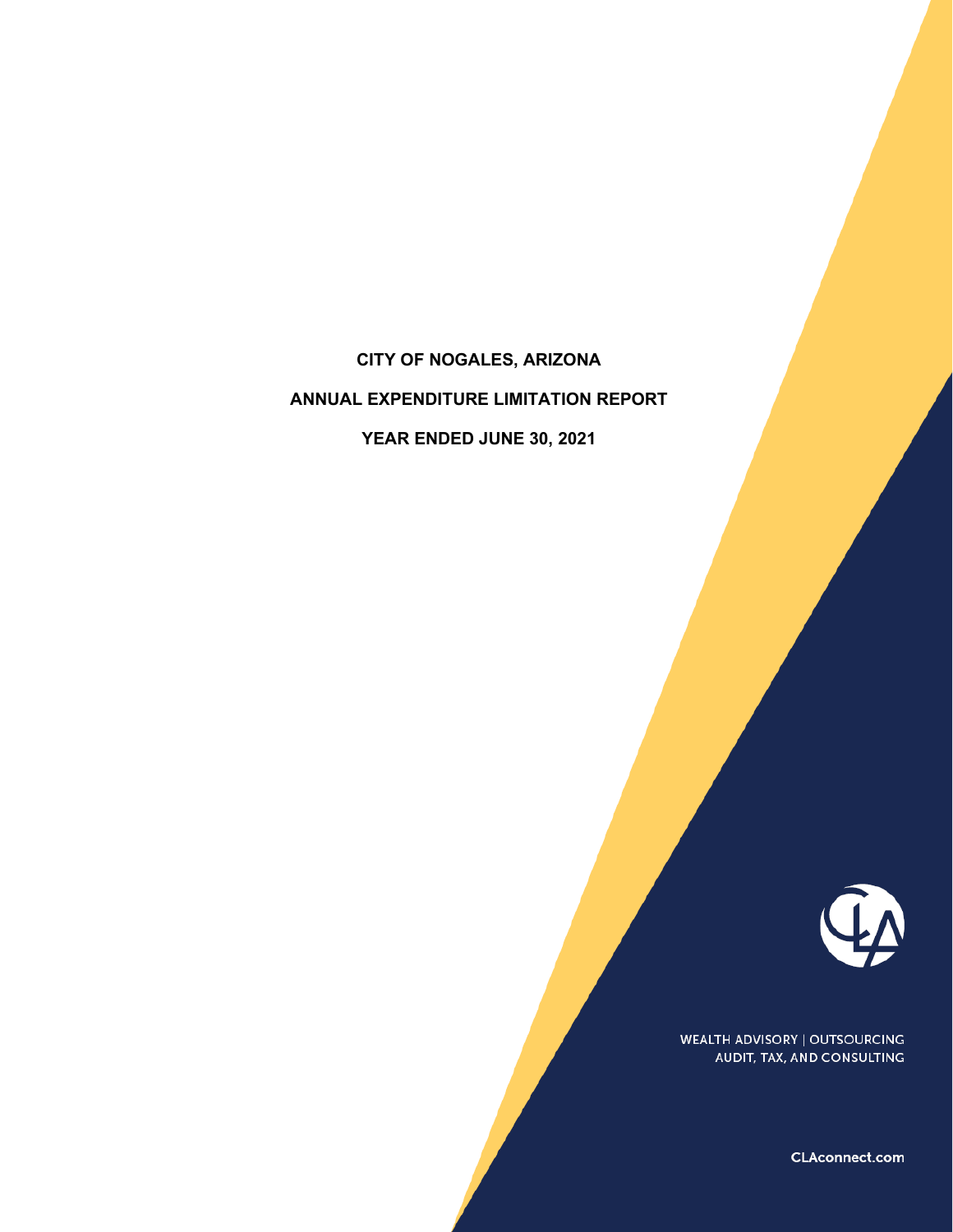## **CITY OF NOGALES, ARIZONA TABLE OF CONTENTS YEAR ENDED JUNE 30, 2021**

| <b>INDEPENDENT ACCOUNTANTS' REPORT</b>                       |             |
|--------------------------------------------------------------|-------------|
| ANNUAL EXPENDITURE LIMITATION REPORT – PART I                | $\mathbf 2$ |
| <b>ANNUAL EXPENDITURE LIMITATION REPORT - PART II</b>        | 3           |
| <b>ANNUAL EXPENDITURE LIMITATION REPORT - RECONCILIATION</b> | 4           |
| NOTE TO ANNUAL EXPENDITURE LIMITATION REPORT                 | 5           |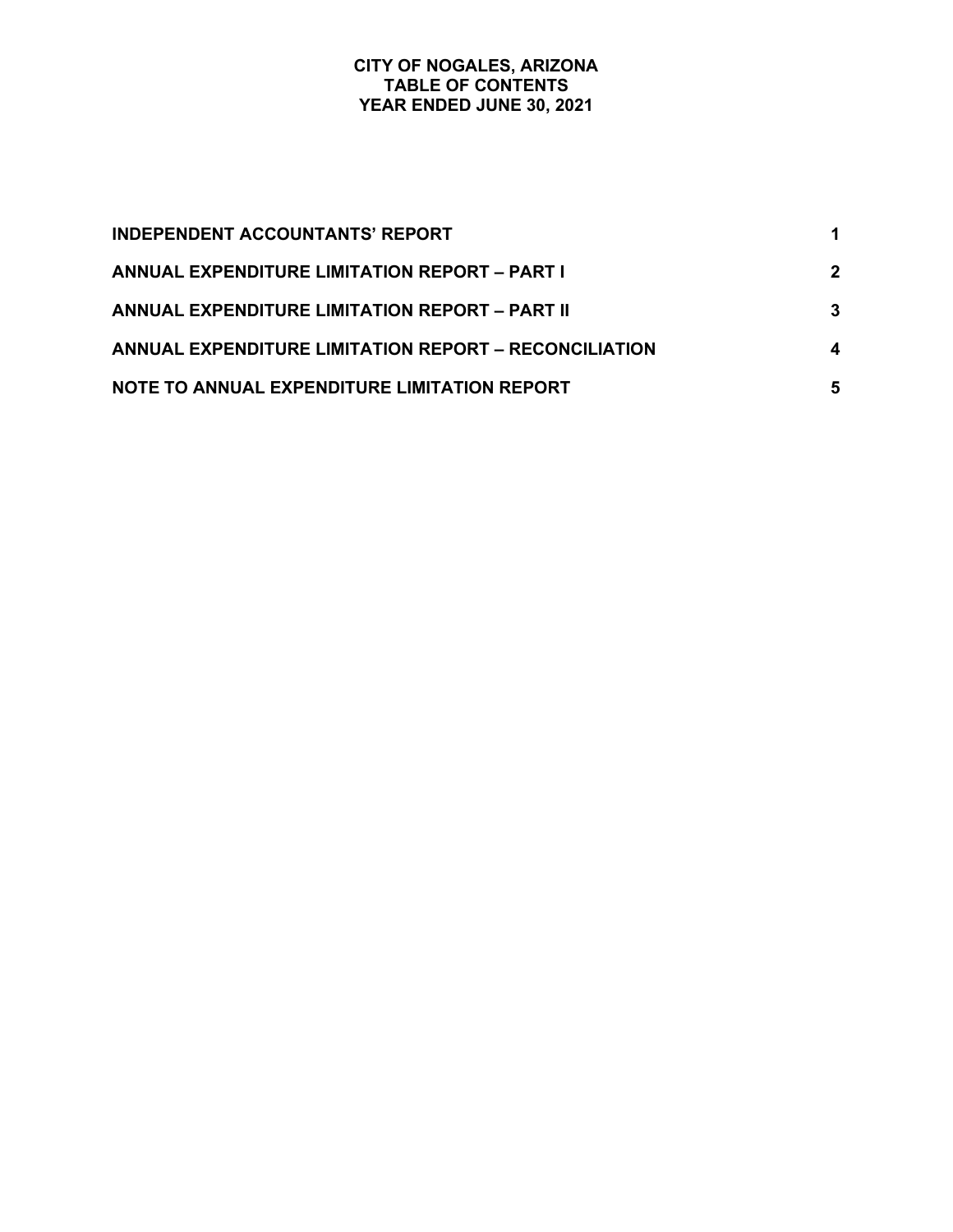

## **INDEPENDENT ACCOUNTANTS' REPORT**

Auditor General of the State of Arizona Honorable Mayor and the City Council City of Nogales, Arizona

We have examined the accompanying Annual Expenditure Limitation Report of the City of Nogales, Arizona (the City) for the year ended June 30, 2021, and the related notes to the report. The City's management is responsible for presenting this report in accordance with the uniform expenditure reporting system as described in Note 1. Our responsibility is to express an opinion on this report based on our examination.

We conducted our examination in accordance with attestation standards established by the American Institute of Certified Public Accountants. Those standards require that we plan and perform the examination to obtain reasonable assurance about whether this report is presented in accordance with the uniform expenditure reporting system in all material respects. An examination involves performing procedures to obtain evidence about the amounts and disclosures in the report. The nature, timing, and extent of the procedures selected depend on our judgment, including an assessment of the risks of material misstatement of the report, whether due to fraud or error. We believe that the evidence we obtained is sufficient and appropriate to provide a reasonable basis for our opinion.

In our opinion, the Annual Expenditure Limitation Report referred to above is presented in accordance with the uniform expenditure reporting system as described in Note 1 in all material respects.

Viifton Larson Allen LLP

**CliftonLarsonAllen LLP** 

Phoenix, Arizona April 13, 2022



CLA is an independent member of Nexia International, a leading, global network of independent accounting and consulting firms. See nexia.com/member-firm-disclaimer for details.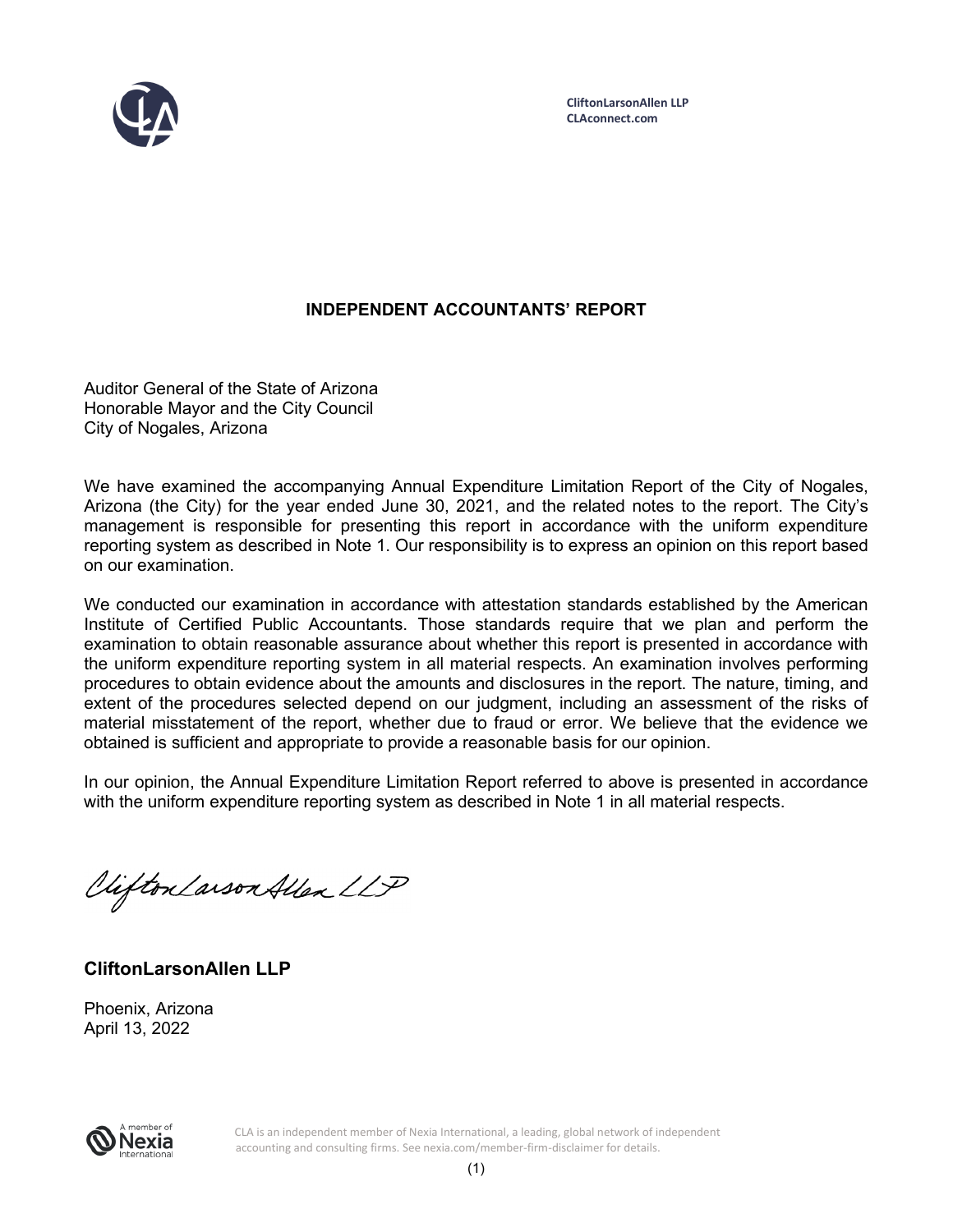## **CITY OF NOGALES, ARIZONA ANNUAL EXPENDITURE LIMITATION REPORT – PART I YEAR ENDED JUNE 30, 2021**

| November 6, 2018)<br>69,028,583<br>3. Enter applicable amount from Line 1 or Line 2<br>69,028,583<br>S<br>4. Amount subject to the expenditure limitation (total amount<br>from Part II, Line C)<br>39,905,209<br>5. Board-authorized expenditures necessitated by a disaster not<br>declared by the Governor [Article IX, §20(20)(a), Arizona<br>Constitution]<br>6. Board-authorized expenditures necessitated by a disaster not<br>declared by the Governor [Article IX, §20(20)(b), Arizona<br>Constitution]<br>7. Prior-year voter approved expenditures to exceed the<br>expenditure limitation for the reporting fiscal year [Article IX,<br>§20(2)(c), Arizona Constitution]<br>39,905,209<br>8. Subtotal<br>9. Board-authorized excess expenditures for the previous fiscal<br>year necessitated by a disaster not declared by the Governor<br>and not approved by the voters [Article IX, §20(2)(b), Arizona<br>Constitution]<br>10. Total adjusted amount subject to the expenditure limitation<br>39,905,209<br>11. Amount under (in excess of) the expenditure limitation (If<br>excess expenditures are reported, provide an explanation.)<br>29,123,374 | 1. Economic Estimates Commission expenditure limitation<br>2. Voter approved alternative expenditure limitation (Approved | \$ |  |
|------------------------------------------------------------------------------------------------------------------------------------------------------------------------------------------------------------------------------------------------------------------------------------------------------------------------------------------------------------------------------------------------------------------------------------------------------------------------------------------------------------------------------------------------------------------------------------------------------------------------------------------------------------------------------------------------------------------------------------------------------------------------------------------------------------------------------------------------------------------------------------------------------------------------------------------------------------------------------------------------------------------------------------------------------------------------------------------------------------------------------------------------------------------------|---------------------------------------------------------------------------------------------------------------------------|----|--|
|                                                                                                                                                                                                                                                                                                                                                                                                                                                                                                                                                                                                                                                                                                                                                                                                                                                                                                                                                                                                                                                                                                                                                                        |                                                                                                                           |    |  |
|                                                                                                                                                                                                                                                                                                                                                                                                                                                                                                                                                                                                                                                                                                                                                                                                                                                                                                                                                                                                                                                                                                                                                                        |                                                                                                                           |    |  |
|                                                                                                                                                                                                                                                                                                                                                                                                                                                                                                                                                                                                                                                                                                                                                                                                                                                                                                                                                                                                                                                                                                                                                                        |                                                                                                                           |    |  |
|                                                                                                                                                                                                                                                                                                                                                                                                                                                                                                                                                                                                                                                                                                                                                                                                                                                                                                                                                                                                                                                                                                                                                                        |                                                                                                                           |    |  |
|                                                                                                                                                                                                                                                                                                                                                                                                                                                                                                                                                                                                                                                                                                                                                                                                                                                                                                                                                                                                                                                                                                                                                                        |                                                                                                                           |    |  |
|                                                                                                                                                                                                                                                                                                                                                                                                                                                                                                                                                                                                                                                                                                                                                                                                                                                                                                                                                                                                                                                                                                                                                                        |                                                                                                                           |    |  |
|                                                                                                                                                                                                                                                                                                                                                                                                                                                                                                                                                                                                                                                                                                                                                                                                                                                                                                                                                                                                                                                                                                                                                                        |                                                                                                                           |    |  |
|                                                                                                                                                                                                                                                                                                                                                                                                                                                                                                                                                                                                                                                                                                                                                                                                                                                                                                                                                                                                                                                                                                                                                                        |                                                                                                                           |    |  |
|                                                                                                                                                                                                                                                                                                                                                                                                                                                                                                                                                                                                                                                                                                                                                                                                                                                                                                                                                                                                                                                                                                                                                                        |                                                                                                                           |    |  |
|                                                                                                                                                                                                                                                                                                                                                                                                                                                                                                                                                                                                                                                                                                                                                                                                                                                                                                                                                                                                                                                                                                                                                                        |                                                                                                                           |    |  |
|                                                                                                                                                                                                                                                                                                                                                                                                                                                                                                                                                                                                                                                                                                                                                                                                                                                                                                                                                                                                                                                                                                                                                                        |                                                                                                                           |    |  |
|                                                                                                                                                                                                                                                                                                                                                                                                                                                                                                                                                                                                                                                                                                                                                                                                                                                                                                                                                                                                                                                                                                                                                                        |                                                                                                                           |    |  |
|                                                                                                                                                                                                                                                                                                                                                                                                                                                                                                                                                                                                                                                                                                                                                                                                                                                                                                                                                                                                                                                                                                                                                                        |                                                                                                                           |    |  |
|                                                                                                                                                                                                                                                                                                                                                                                                                                                                                                                                                                                                                                                                                                                                                                                                                                                                                                                                                                                                                                                                                                                                                                        |                                                                                                                           |    |  |
|                                                                                                                                                                                                                                                                                                                                                                                                                                                                                                                                                                                                                                                                                                                                                                                                                                                                                                                                                                                                                                                                                                                                                                        |                                                                                                                           |    |  |
|                                                                                                                                                                                                                                                                                                                                                                                                                                                                                                                                                                                                                                                                                                                                                                                                                                                                                                                                                                                                                                                                                                                                                                        |                                                                                                                           |    |  |
|                                                                                                                                                                                                                                                                                                                                                                                                                                                                                                                                                                                                                                                                                                                                                                                                                                                                                                                                                                                                                                                                                                                                                                        |                                                                                                                           |    |  |
|                                                                                                                                                                                                                                                                                                                                                                                                                                                                                                                                                                                                                                                                                                                                                                                                                                                                                                                                                                                                                                                                                                                                                                        |                                                                                                                           |    |  |

I hereby certify, to the best of my knowledge and belief, that the information contained in this report is accurate and in accordance with the requirements of the uniform expenditure reporting system.

| Signature of Chief Financial Officer: 4  |                      |
|------------------------------------------|----------------------|
| Name and Title: $\phi h n h i s s n a e$ | Deputy City Monager  |
| Telephone Number: 520-285-5642           | Date: April 13, 2022 |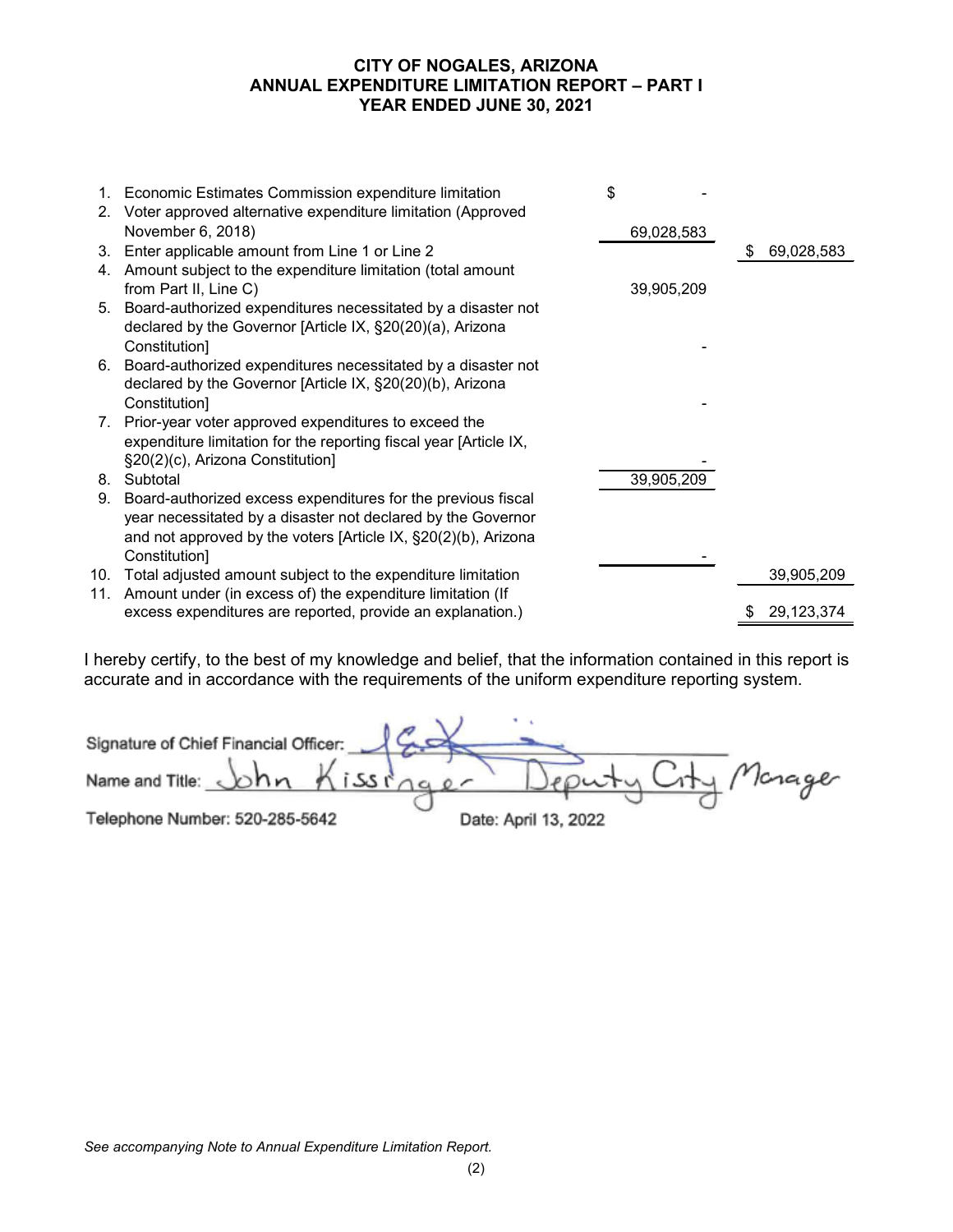#### **CITY OF NOGALES, ARIZONA ANNUAL EXPENDITURE LIMITATION REPORT – PART II YEAR ENDED JUNE 30, 2021**

|           |                                                                                                      | Governmental  | Enterprise        | Internal        | Fiduciary |            |
|-----------|------------------------------------------------------------------------------------------------------|---------------|-------------------|-----------------|-----------|------------|
|           | Description                                                                                          | Funds         | Funds             | Service Funds   | Funds     | Total      |
| А.        | Amounts reported on the Reconciliation Line D                                                        | \$ 23,579,700 | 12,608,448<br>\$. | 3,717,061<br>\$ | \$        | 39,905,209 |
| <b>B.</b> | Less exclusions claimed:                                                                             |               |                   |                 |           |            |
|           | Bond proceeds                                                                                        |               |                   |                 |           |            |
|           | Debt service requirements on bonded indebtedness                                                     |               |                   |                 |           |            |
|           | Debt service requirements on other long-term obligations                                             |               |                   |                 |           |            |
|           | 2 Dividends, interest and gains on sale of investment securities                                     |               |                   |                 |           |            |
|           | 3 Trustee or custodian                                                                               |               |                   |                 |           |            |
|           | 4 Grants and aid from the federal government                                                         |               |                   |                 |           |            |
|           | <sup>5</sup> Grants, aid, contributions or gifts from private agency, organization<br>or individual  |               |                   |                 |           |            |
|           | 6 Amounts received from the state                                                                    |               |                   |                 |           |            |
|           | Quasi-external interfund transactions (town sewer fees a/c 10-41-<br>217, 10-55-217)                 |               |                   |                 |           |            |
|           | 8 Amounts accumulated for purchase of land, purchase or<br>construction of buildings or improvements |               |                   |                 |           |            |
|           | 9 Highway user revenues in excess FY 1979-80                                                         |               |                   |                 |           |            |
|           | 10 Contracts with other political subdivisions                                                       |               |                   |                 |           |            |
|           | 11 Refunds, reimbursements and other recoveries                                                      |               |                   |                 |           |            |
|           | 12 Voter approved exclusions not identified above                                                    |               |                   |                 |           |            |
|           | 13 Prior years carryforward                                                                          |               |                   |                 |           |            |
|           | 14 Total exclusions claimed                                                                          |               |                   |                 |           |            |
| C.        | Amounts subject to the expenditure limitation                                                        | 23,579,700    | 12,608,448<br>SБ. | 3,717,061       |           | 39,905,209 |

*See accompanying Note to Annual Expenditure Limitation Report.*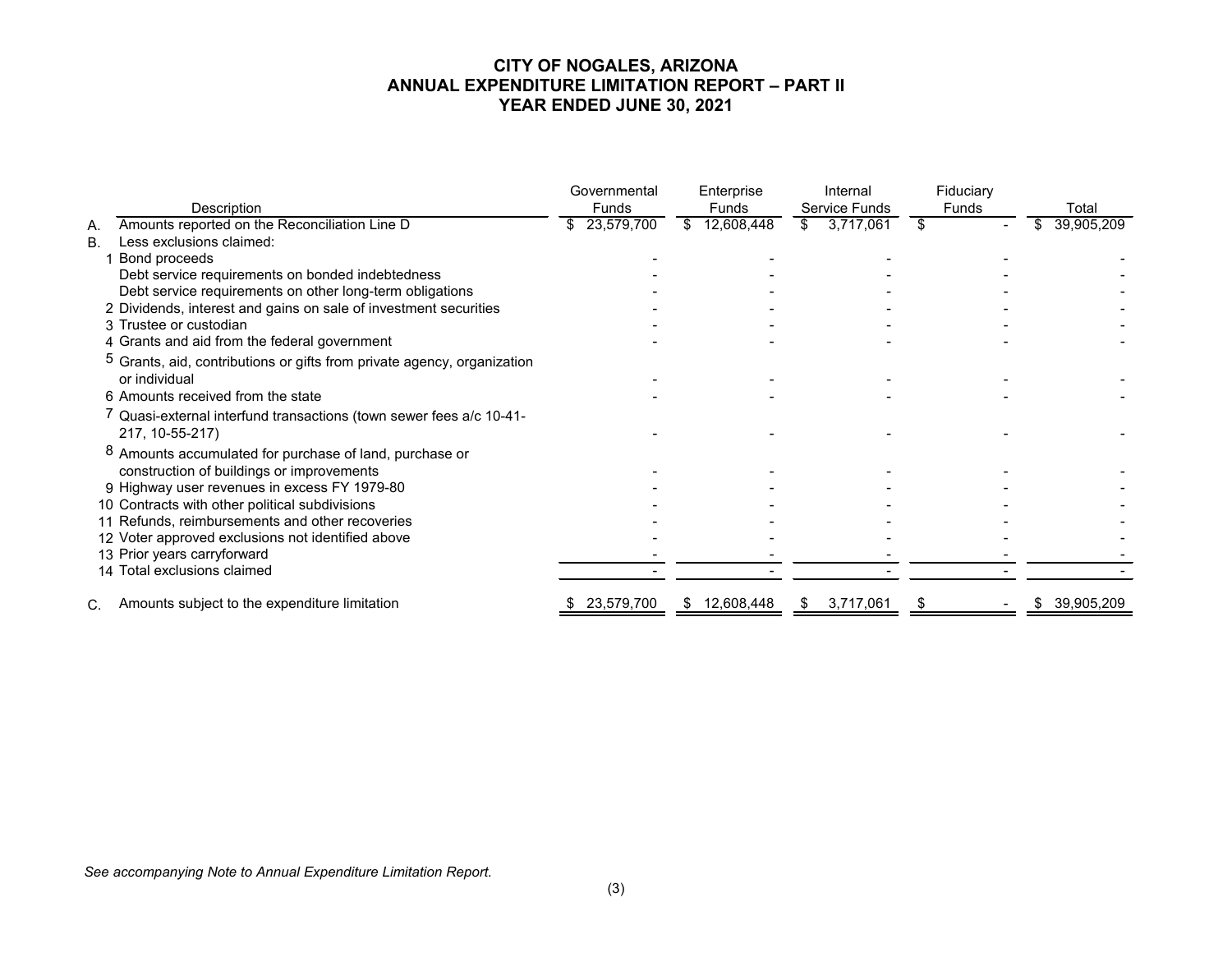## **CITY OF NOGALES, ARIZONA ANNUAL EXPENDITURE LIMITATION REPORT – RECONCILIATION YEAR ENDED JUNE 30, 2021**

|                                                                     | Governmental | Enterprise       | Internal         | Fiduciary |                  |
|---------------------------------------------------------------------|--------------|------------------|------------------|-----------|------------------|
| Description                                                         | <b>Funds</b> | Funds            | Service Funds    | Funds     | Total            |
| Total Expenditures within the fund-based financial statements<br>А. | \$23,579,700 | 12,521,515       | 3,692,989<br>\$. | \$        | 39,794,204       |
| Subtract:<br>B <sub>1</sub>                                         |              |                  |                  |           |                  |
| Items not requiring use of working capital                          |              |                  |                  |           |                  |
| Depreciation                                                        |              | 3,388,156        | 13,668           |           | 3,401,824        |
| Loss on disposal of capital assets                                  |              |                  |                  |           |                  |
| Bad debt expense                                                    |              |                  |                  |           |                  |
| Claims incurred but not reported                                    |              |                  |                  |           |                  |
| Landfill Closure                                                    |              |                  |                  |           |                  |
| 2 Expenditures of separate legal entities established under ARS     |              |                  |                  |           |                  |
| 3 Present value of net minimum capital leases                       |              |                  |                  |           |                  |
| 4 Charges for services paid to Internal Service Funds               |              |                  |                  |           |                  |
| 5 Pension and OPEB expense                                          |              | (33,082)         | (6, 129)         |           | (39, 211)        |
| 6 Total subtractions                                                |              | 3,355,074        | 7,539            |           | 3,362,613        |
| Additions:<br>C.                                                    |              |                  |                  |           |                  |
| Principal payments on long-term debt                                |              | 838,150          |                  |           | 838,150          |
| 2 Acquisition of capital assets                                     |              | 2,321,556        |                  |           | 2,321,556        |
| 3 Claims paid in the current year but reported as expenses incurred |              |                  |                  |           |                  |
| but not reported in previous years                                  |              |                  |                  |           |                  |
| 4 Pension and OPEB contributions paid in the current year           |              | 282,301          | 31,611           |           | 313,912          |
| 5 Total additions                                                   |              | 3,442,007        | 31,611           |           | 3,473,618        |
| Amounts reported on Part II Line A<br>D.                            | 23,579,700   | 12,608,448<br>\$ | 3,717,061<br>æ.  | \$        | 39,905,209<br>S. |

*See accompanying Note to Annual Expenditure Limitation Report.*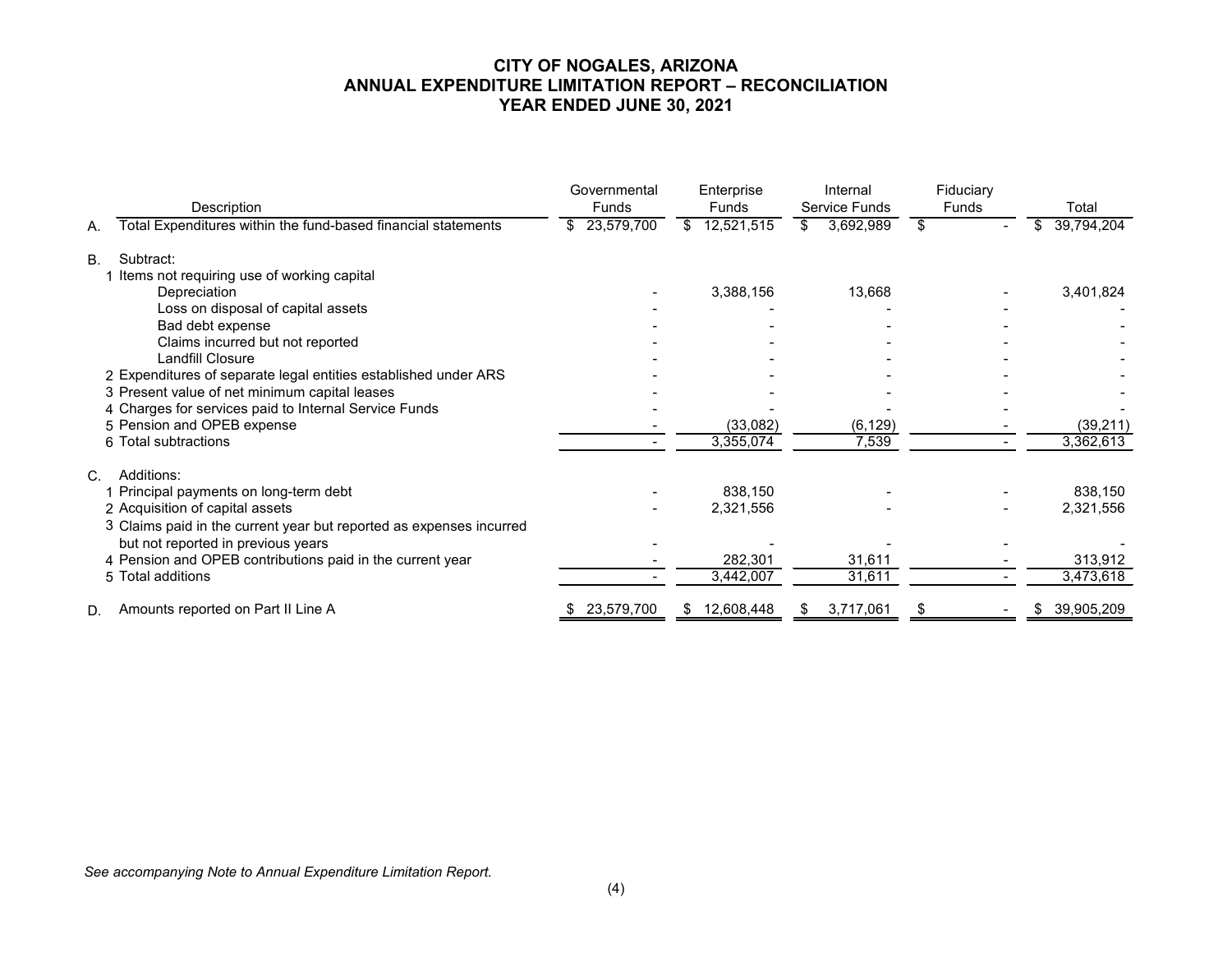#### **CITY OF NOGALES, ARIZONA NOTE TO ANNUAL EXPENDITURE LIMITATION REPORT YEAR ENDED JUNE 30, 2021**

#### **NOTE 1 SUMMARY OF SIGNIFICANT ACCOUNTING POLICIES**

The Annual Expenditure Limitation Report (AELR) is presented on the basis of accounting prescribed by the *Uniform Expenditure Reporting System* (UERS), as required by Arizona Revised Statutes §41-1279.07, and in accordance with the voter-approved alternative expenditure limitation adopted November 6, 2018 for the next four years beginning in fiscal year 2020-23, as authorized by the Arizona Constitution, Article IX, §20(9).

#### **NOTE 2 PENSION AND OTHER POSTEMPLOYMENT BENEFITS EXPENSES AND CONTRIBUTIONS**

The following is a reconciliation of pension and other postemployment benefit expenses and contributions to the cashflows statement in audited financial statements.

|                                                                                                                                                                                                                                                 | Enterprise<br><b>Funds</b> |                                                       |    | Internal<br>Service<br><b>Funds</b>   |  |
|-------------------------------------------------------------------------------------------------------------------------------------------------------------------------------------------------------------------------------------------------|----------------------------|-------------------------------------------------------|----|---------------------------------------|--|
| Audited Financial Statements Reported Cashflow Changes in:<br>Deferred Outflows of Resources for Pensions and OPEB<br><b>Other Postemployment Benefits</b><br>Pension Liability<br>Deferred Inflows of Resources for Pensions and OPEB<br>Total | \$                         | 227.828<br>299.614<br>(234, 287)<br>22,228<br>315,383 | S  | 34,892<br>(4, 169)<br>7,017<br>37,740 |  |
| <b>Reported Subtractions and Additions:</b><br>Subtraction for Pension/OPEB Expense<br><b>Addition for Pension/OPEB Contributions</b>                                                                                                           | \$                         | 33.082<br>282,301                                     | \$ | 6,129<br>31,611                       |  |
| Total                                                                                                                                                                                                                                           |                            | 315.383                                               |    | 37,740                                |  |